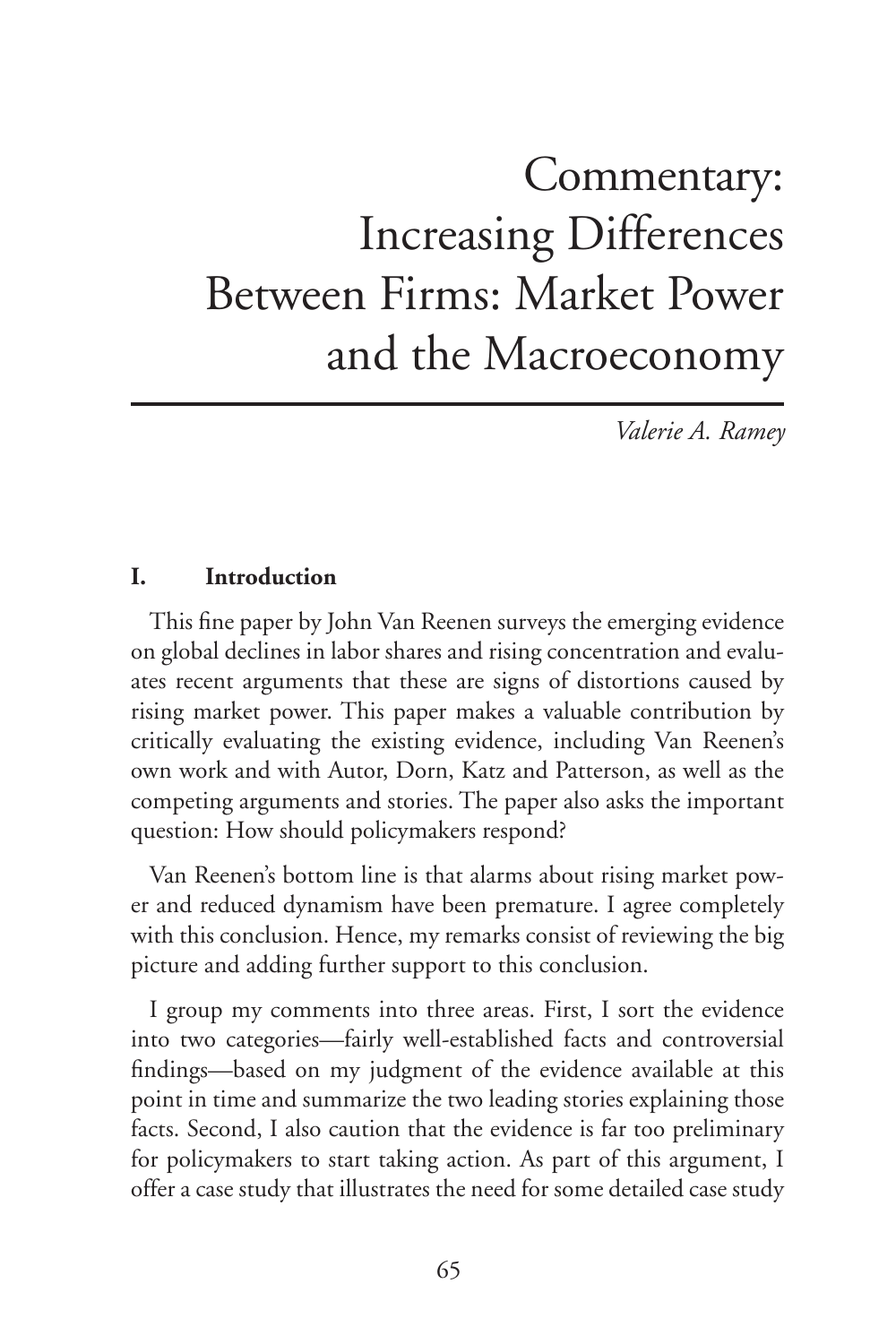analysis in the tradition of the older "Structure-Conduct-Performance" literature. Third, I discuss the implications (or lack thereof) for monetary policy makers.

## **II. The Evidence and Stories**

## *II.i. The Evidence*

There are quite a number of recently documented time series trends and cross-sectional correlations, along with many nuanced details about those results. I present my view of which of those facts are more firmly established and which are still controversial. It should be understood, however, that new evidence could come to light that could make a fairly well-established fact become controversial and vice versa.

## *1. Fairly well-established facts*

(i) There has been a decline in labor share, starting around 1980 and in some cases speeding up after 2000, in the United States and in many other developed countries.

Olivier Blanchard (1997) was one of the first to note a decline in labor share in a number of European countries. At that time, no trends were yet evident in the Anglo-Saxon countries. Karabarbounis and Neiman (2013) later carefully documented the decline in labor share across many countries, including the Anglo-Saxon countries. While there are some questions about the measurement of labor share, and some permutations lead to more or less decline, the decline is relatively robust for many countries.

(ii) Most of the decline in the labor share, at least in the United States, is due not to labor share declining at individual firms but rather to a reallocation of sales towards large and growing firms that are characterized by low labor share.

This feature of the decline in the labor share was established by Kehrig and Vincent (2017) for manufacturing plants and by Van Reenen and his co-authors (Autor et al. 2017) for the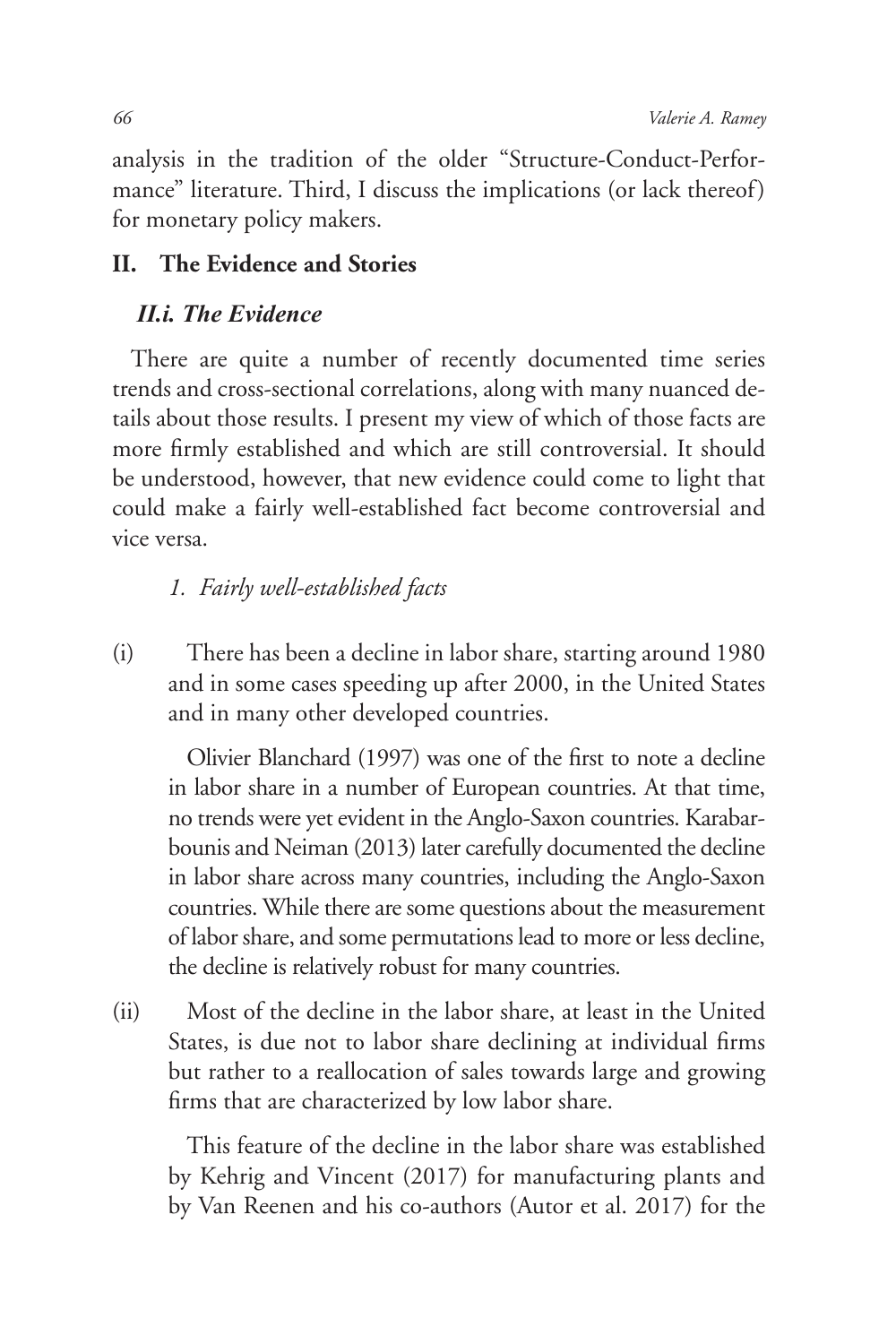broader economy. This feature highlights the possibility that firms with heterogeneous productivities and growth rates are a central part of the explanation of the decline in labor share.

(iii) Concentration has risen in many (though not all) sectors in the United States and across the Organisation for Economic Co-operation and Development (OECD). Concentration ratios based on sales are rising more rapidly than concentration ratios based on employment.

Autor et al. (2017) document the increase in concentration in the United States. Whether concentration has increased as much in Europe as in the United States is still controversial: Gutierrez and Philippon (2018) argue that the rise is less in Europe based on a data set with a selection of firms, whereas Criscuolo (2018) finds a rise in the EU similar to the rise in the United States based on a data set of the universe of firms.

- *2. Currently controversial results*
- (i) Markups of price over marginal cost have risen dramatically since 1980.

A number of years ago, Christopher Nekarda and I were studying the cyclical behavior of markups over the business cycle but also noticed a secular upward trend that became pronounced starting in 2000 (Nekarda and Ramey 2013). Our measure of markups was closely related to the inverse of the labor share; hence, the now well-known decline in the labor share showed up as an increase in the markup.

More recently, several papers have used various alternative methods to measure markups and they are finding an even more pronounced increased. For example, De Loecker and Eeckhout (2017) use the inverse of the cost of goods sold to revenue and find astronomical increases in the markup in the United States, rising from 1.2 in 1980 to 1.6 now. A markup of 1.6 means that price is set 60 percent above marginal cost. In a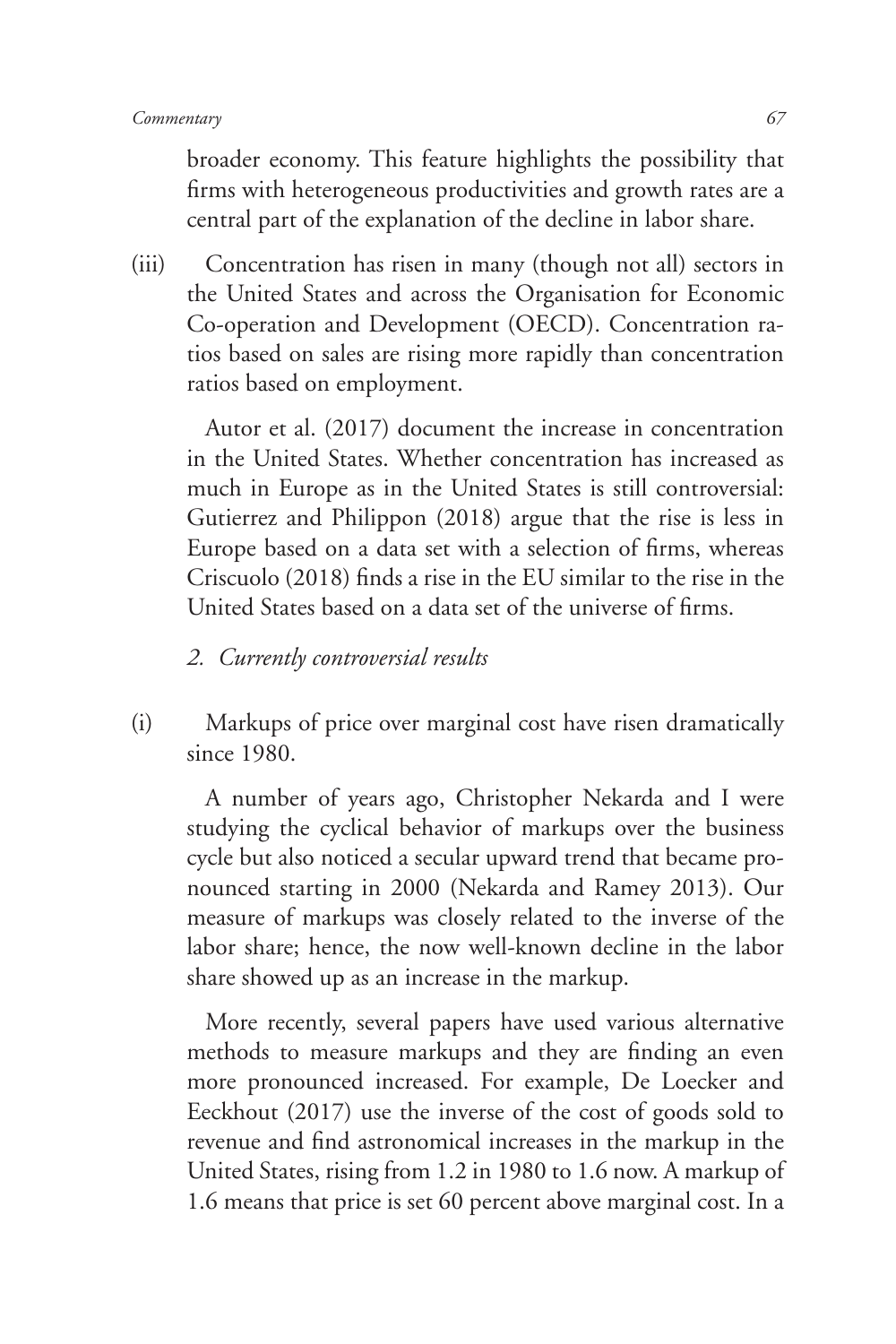recent paper, they extended their analysis to many other countries and find similar increases in North America and Europe, with smaller increases in emerging economies in Asia and Latin America (De Loecker and Eeckhout 2018).

Markups are notoriously difficult to measure because marginal cost is so difficult to measure. Most of the leading methods appear sensible. However, the results of De Loecker and Eeckhout have implausible implications. For example, Susanto Basu's (2018) discussion of their paper at the Banque de France/ Deutsche Bundesbank conference in Paris in June pointed out that a markup of 1.6 on gross sales implied a profit rate of 66 percent of gross domestic product!

(ii) Profit rates in the United States have risen since 1980. However, over the entire post-World War II period, profit rates exhibit a U-shape, with higher rates in the 1950s, falling to lows in the 1970s and rising again after 1980.

Standard ways of measuring capital shares suggest a large and growing residual share of income not accounted for by labor or capital. Papers, such as by Rognlie (2015) and by Barkai (2017), call this residual share "profit rates" and show that it has increased in the last several decades. Rognlie (2015) and Barkai and Benzell (2018) extend the data back to 1947 and find a U-shape, with profit rates declining until 1980 and then rising.

However, Karabarbounis and Neiman's (2018) recent NBER Macro Annual paper considers plausible explanations for this residual income, which they call "factorless income." They cast doubt on its being profits by noting that this measure of the profit share has a correlation of -0.91 with real interest rates, measured as the difference between 10-year U.S. Treasury bonds and expected inflation. This near-perfect negative correlation is highly suspicious because it suggests that Treasury bond rates may not be the right interest rate for imputing capital income. Thus, proper measurement of capital share might result in a smaller residual.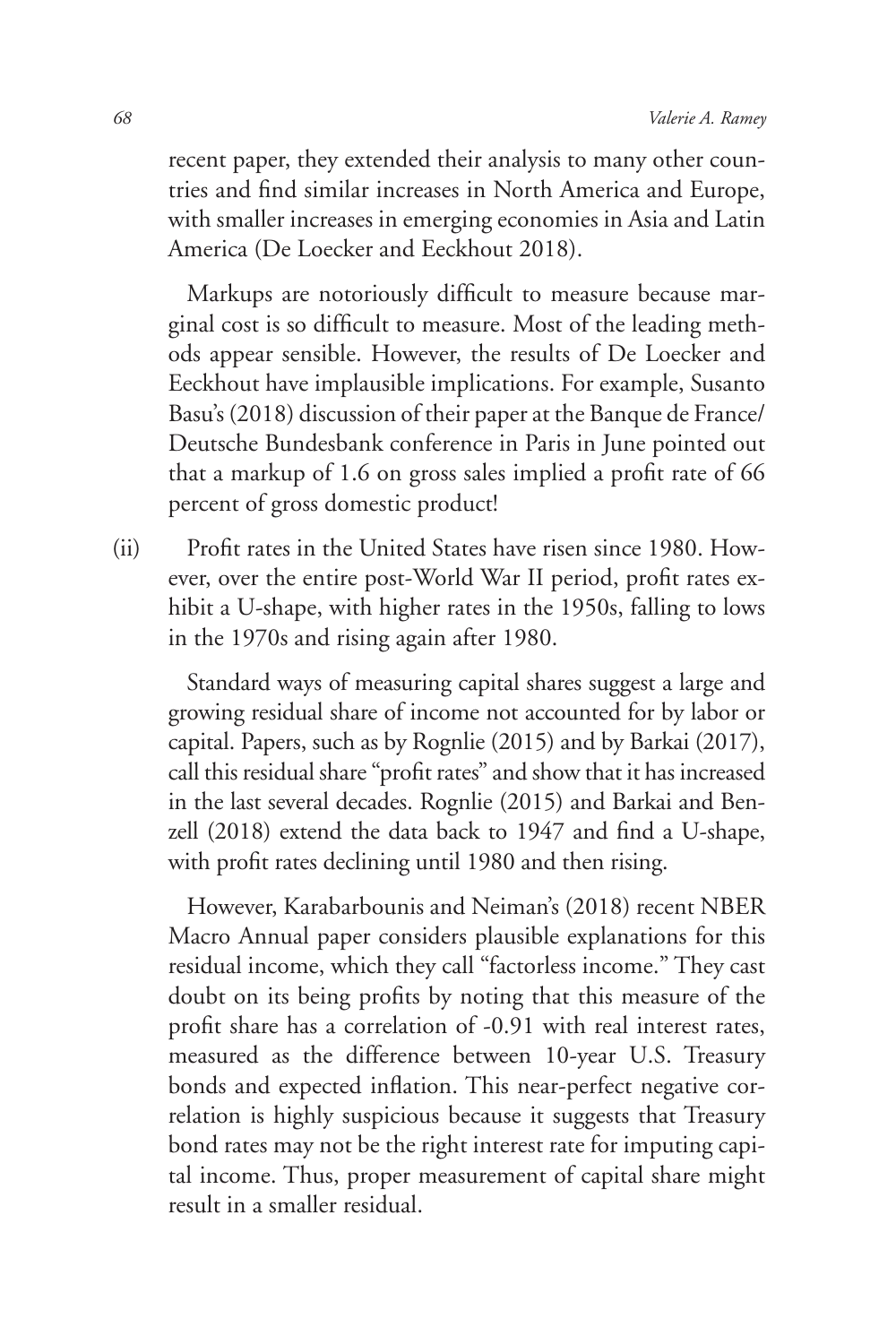#### *II.ii. The Stories*

The facts that I just outlined, both the better established and the more controversial facts, have led to two leading explanations, one pessimistic and one more optimistic. These two explanations are:

## **1. There has been a rise in market power by firms in product markets, and more so in the United States than in Europe**

Furman (2018), De Loecker and Eeckhout (2017), and Gutierrez and Philippon (2018) all advocate this view and suggest that lax antitrust regulation may be at fault. Measured trends in markups and profit rates are consistent with this story. But recall that I classified those results in the "controversial" results category.

### **2. Superstar or Hyperproductive Firms**

This story is the much more optimistic story suggested by Kehrig and Vincent and Autor et al. (2017). They argue that globalization and new technologies have simply changed the nature of competition without necessarily decreasing it. In their story, fluid markets have reallocated resources toward the larger, more productive and more profitable firms. These firms tend to have lower than average labor share, so this reallocation process affects aggregate labor share.

This story builds on an important body of work that finds that reallocation of resources from less efficient firms to more efficient firms has been the source of much of the productivity growth in industrialized countries over the years. One puzzle for this story, however, is the evidence of decreasing business dynamism by Decker et al. (2014): if resources are being reallocated to the superstar firms, why don't we see the "loser" firms exiting?

#### **III. Why We Need More Case Studies: An Illustration**

The existing "bird's-eye" results, while important guides to where further explorations should be directed, are not sufficiently detailed in themselves to suggest a change in policies. Moreover, most of the research is very recent and most has not yet been published in peer-reviewed journals. Some commentators have been far too quick to jump to conclusions based on intriguing, but very preliminary,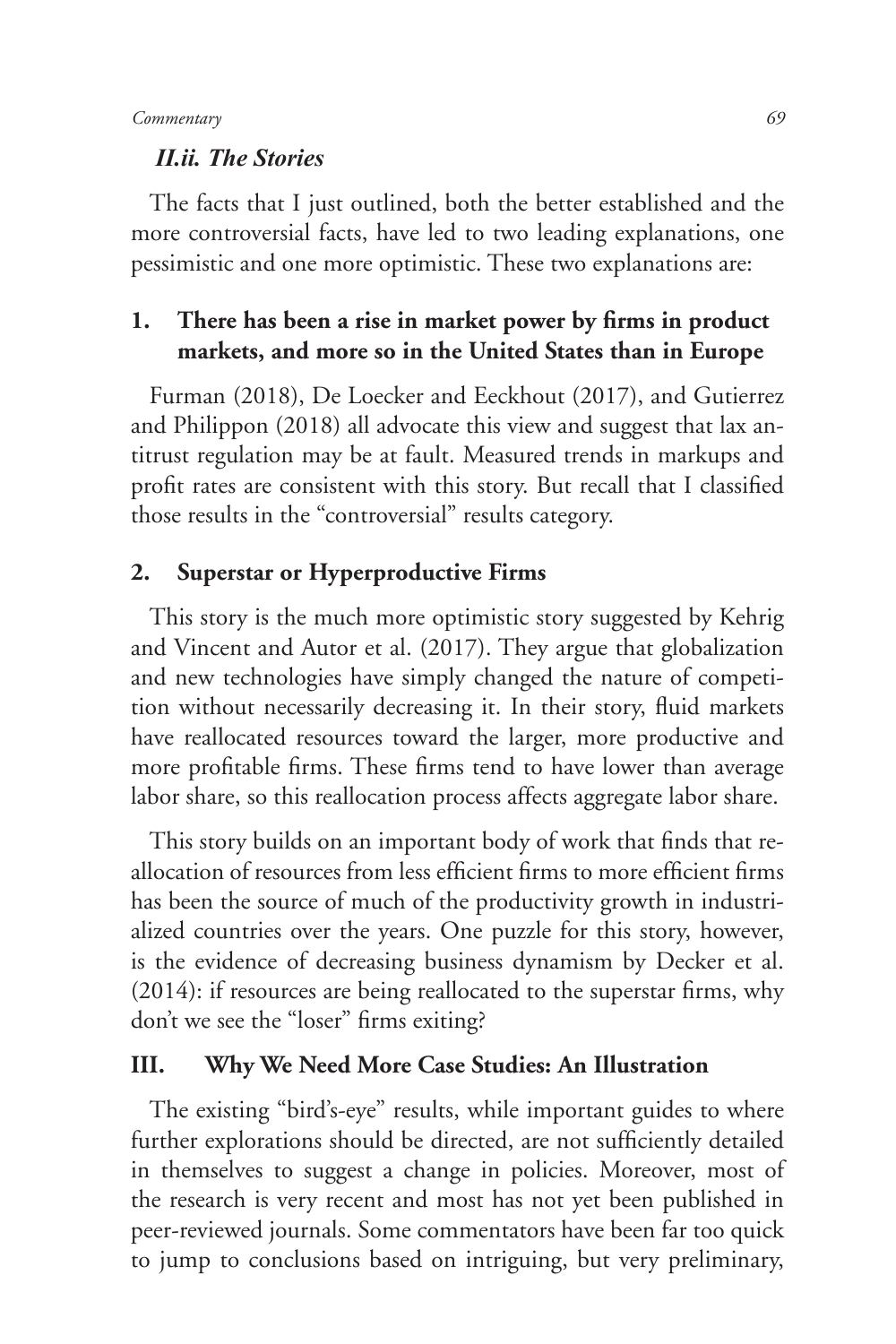research. For example, higher markups do not mean more market power. Higher markups could be due to a decline in variable cost relative to fixed cost. The fact that it is occurring across so many countries suggests that it may be technology, not institutions.

Van Reenen bemoans the fact that many of the insights from the classic "Structure-Conduct-Performance" of Bain and Demsetz in classic industrial organization have been lost. I agree completely. In fact, I believe that an important way to get more definitive answers is to conduct the detailed case studies that were the hallmark of that literature.

Let me illustrate the need for such studies with an example based on detailed case studies that illustrates the complexities in inferring market power from measures that have been used in the current literature. I use the example of the automotive industry in the post-World War II United States. Detailed industrial organization studies have documented the high degree of market power this industry had, not just in the United States, but worldwide in the early post-World War II period. The U.S. "Big Three" automakers accounted for over 70 percent of world motor vehicle production and almost 100 percent of U.S. production in the 1950s. However, competition from Japanese imports starting in the 1970s changed the market structure. The U.S. government erected barriers to imports at the behest of the domestic producers, but foreign firms responded by building their own plants in the United States. By all measures, the market power of the domestic automobile firms in these industries is significantly lower now than it was in the 1950s and 1960s. The Big Three automobile makers now account for only 45 percent of the U.S. market.

What happened to their labor share as their market power fell? To answer this question, I analyzed data from the NBER-CES Manufacturing Industry Database (Becker, Gray, Marvakov 2016). As Chart 1 shows, the labor share of value added in automobile assembly showed virtually no trend before 1980, then *fell* steeply after 1980 to a new lower level. If I constructed markups the standard way, using inverse labor shares, I would find higher markups now than in the heyday of the U.S. automobile industry. Thus, standard measures of markups are moving in the opposite direction of market power.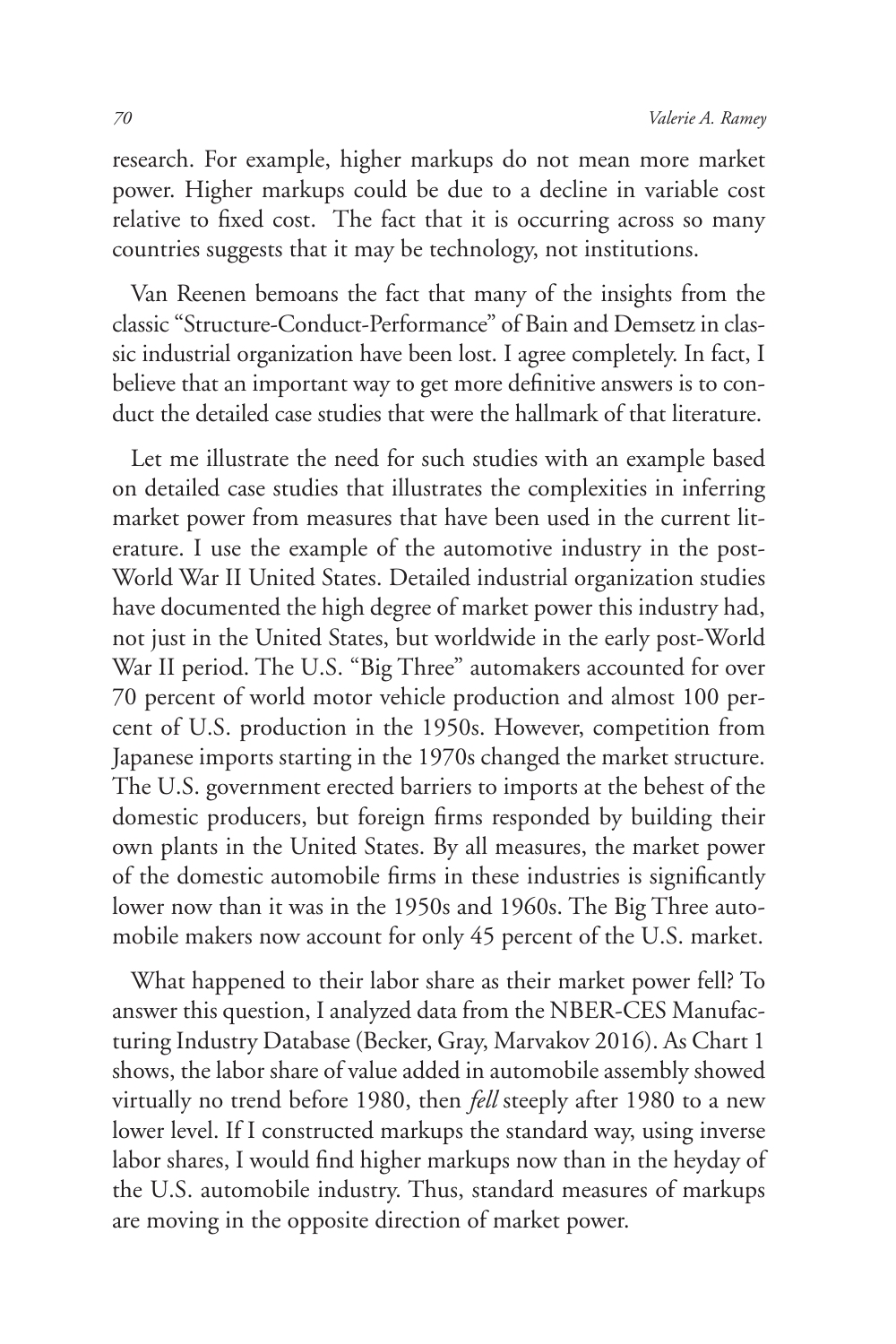

**Chart 1 Automobile Assembly, Labor Share of Value Added**

Note: Based on discussant's analysis of data from SIC 3711 in the NBER-CES Manufacturing Industry Database.

Why, then, did labor share fall in the automobile industries? One possibility is a change in technology—it is well known that this industry adopted new technologies in which capital (such as robots) replaced labor.

But there is another reason that labor share and the market power of firms do not necessarily move inversely. As George Borjas and I argued in a paper over 20 years ago (Borjas and Ramey 1995), during the 1950s and 1960s durable goods firms such as automobiles and steel earned significant rents because of their market power in world and domestic markets. However, the combination of New Deal legislation and the lack of much competition from foreign workers gave unions significant bargaining power. The unions forced the firms to share their rents with their workers in the form of higher wages. Borjas and I argued that this rent sharing through wages could explain why less educated workers earned high relative wages in the 1950s and 1960s. This rent sharing can also explain why the labor share was relatively high in the 1950s and 1960s despite the industries' market power and concentration.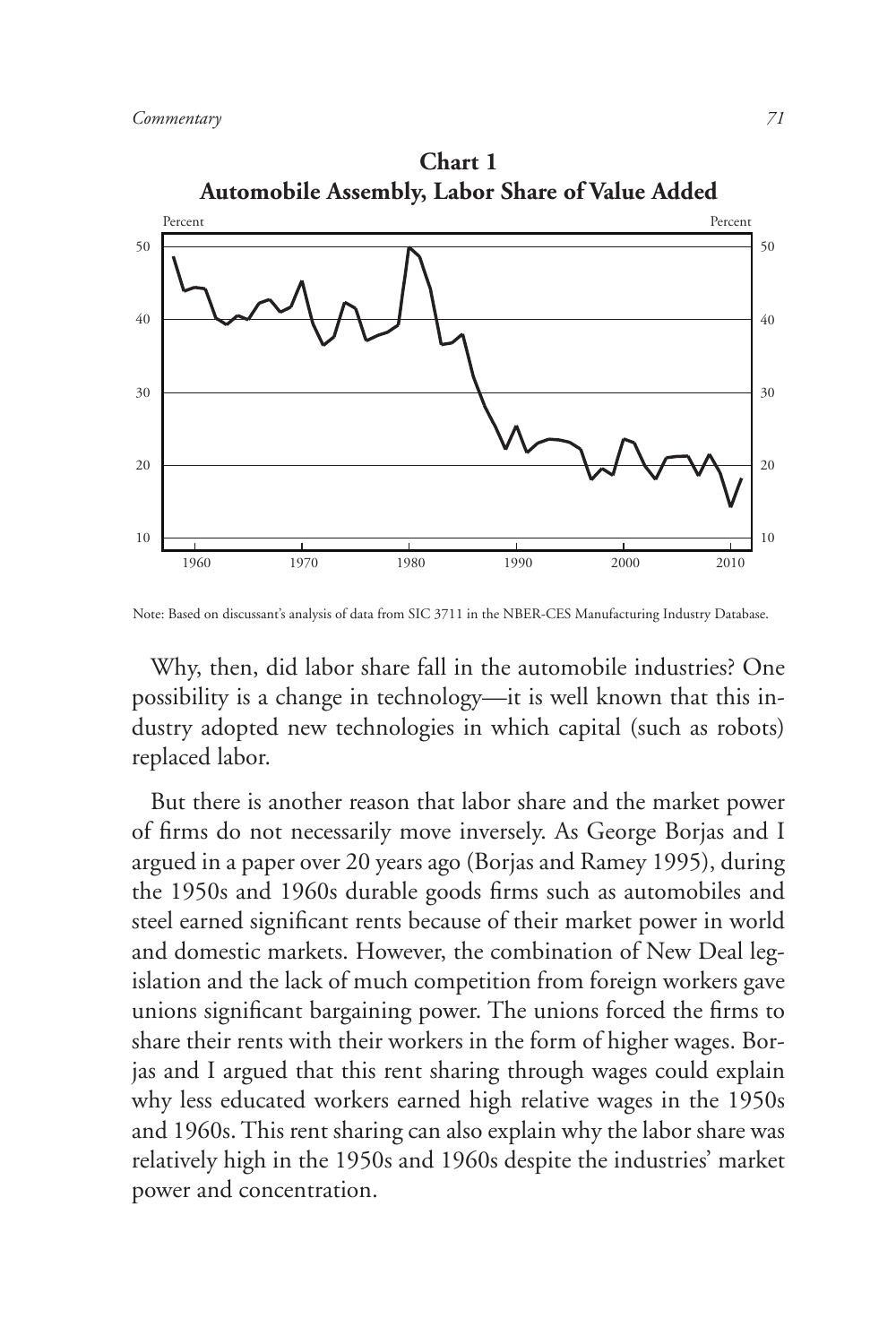I think that there is a larger lesson to be learned from this story. Bird's-eye-view statistics such as those presented in the recent research are extremely useful for suggesting areas that need more study. However, to understand whether there really is a change in the competitive nature of industries, one needs to do more detailed industry studies.

## **IV. Implications for Monetary Policy**

Suppose we did find that steady-state markups are truly higher now. What should monetary policy do? According to the standard New Keynesian model, the answer is "nothing." In that model, the size of the steady-state markup does not influence the effectiveness of monetary policy. Of course, if central bankers know that there is a large distortionary wedge in the economy, they might be tempted to use inflation to reduce it. However, central bankers understand that increasing the steady-state inflation rate would create incentives for more frequent price adjustment which would simply undo the central bank's attempts to reduce the markup.

## **V. Conclusions**

In sum, this is an exciting area of research and John Van Reenen and his co-authors have made important contributions in providing evidence for their superstar firm explanation. However, all of the evidence is very preliminary. The next step is detailed industry studies. While policymakers should keep a watchful eye on the emerging evidence, it seems that any major changes in policy should occur only after more evidence has accumulated.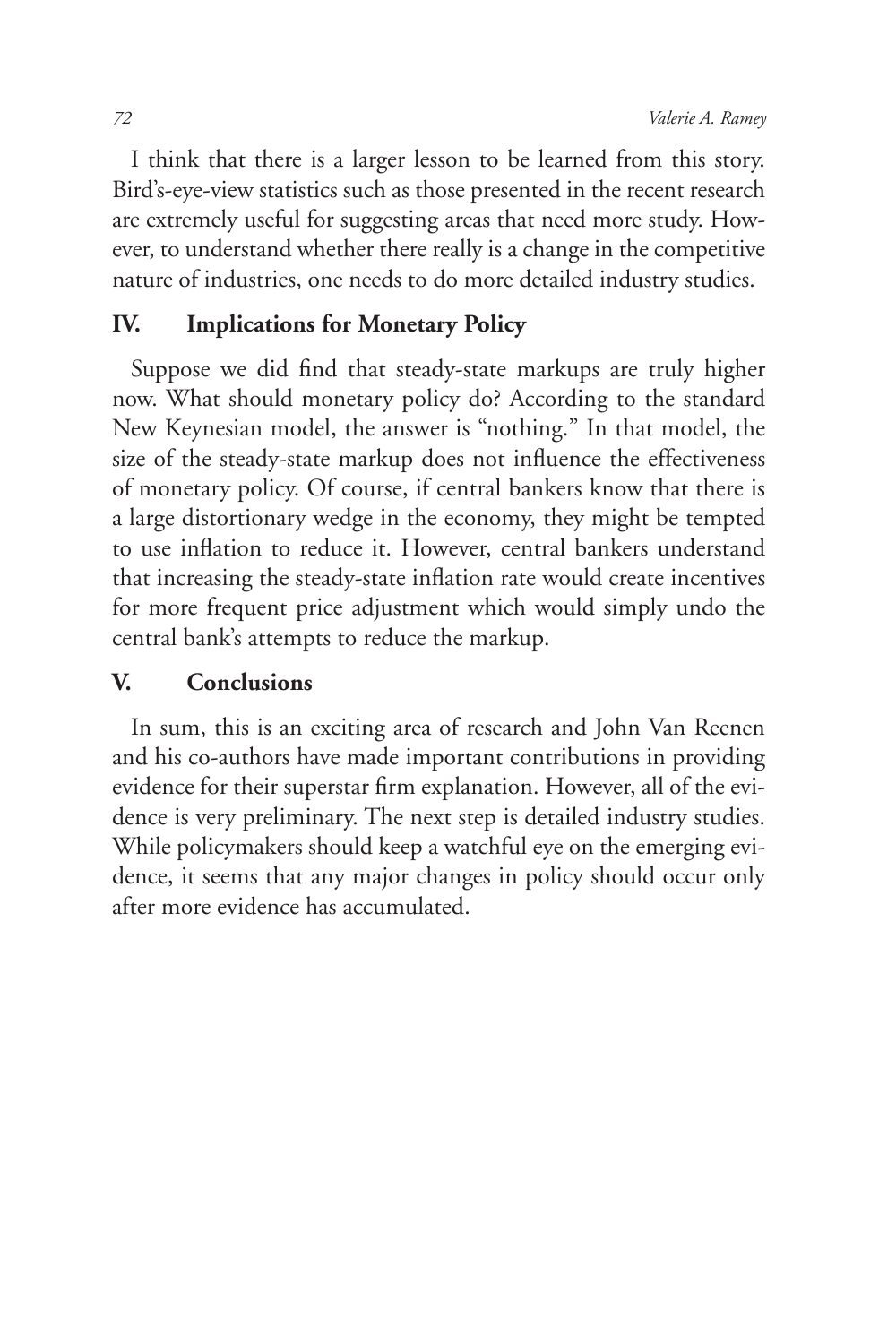#### *Commentary 73*

### **References**

- Autor, David, David Dorn, Lawrence F. Katz, Christina Patterson and John Van Reenen. 2017. "The Fall of the Labor Share and the Rise of Superstar Firms," National Bureau of Economic Research, working paper no. w23396.
- Barkai, Simcha. 2017. "Declining Labor and Capital Shares," unpublished manuscript, London Business School.
- Barkai, Simcha, and Seth G. Benzell. 2018. "70 Years of U.S. Corporate Profits," unpublished manuscript, University of Chicago Booth.
- Basu, Susanto. 2018. Discussion of de Loecker and Eeckhout presented at the Banque de France conference Monetary Policy Challenges, June 21-22.
- Becker, Randy, Wayne Gray and Jordan Marvakov. 2016. NBER-CES Manufacturing Industry Database. National Bureau of Economic Research, nber.org.
- Blanchard, Olivier. 1997. "The Medium Run," *Brookings Papers on Economic Activity*, no. 2, 89-158.
- Borjas, George J., and Valerie A. Ramey. 1995. "Foreign Competition, Market Power, and Wage Inequality," *The Quarterly Journal of Economics*, 110(4), pp. 1075-1110.
- Criscuolo, Chiara. 2018. "What's Driving Changes in Concentration Across the OECD?" Paris: OECD mimeo.
- Decker, Ryan, John Haltiwanger, Ron Jarmin and Javier Miranda. 2014. "The Secular Decline in Business Dynamism in the U.S.," unpublished draft, University of Maryland.
- De Loecker, Jan, and Jan Eeckhout. 2018. "Global Market Power." National Bureau of Economic Research working paper, no. w24768.
- \_\_\_\_\_, and \_\_\_\_\_. 2017. "The Rise in Market Power and the Macroeconomic Implications," National Bureau of Economic Research, working paper no. 23687.
- Furman, Jason. 2018. "Note on Market Concentration," presented at the OECD Hearing on Market Concentration, June 7.
- Gutierrez, Germán, and Thomas Philippon. 2018. "How EU Markets Became More Competitive than U.S. Markets: A Study of Institutional Drift," presented at the Banque de France conference Monetary Policy Challenges, June 21-22. https://www.banque-france.fr/sites/default/files/investment-less\_ growth\_paper.pdf.
- Karabarbounis, Loukas, and Brent Neiman. 2018. "Accounting for Factorless Income," forthcoming, NBER Macro Annual.